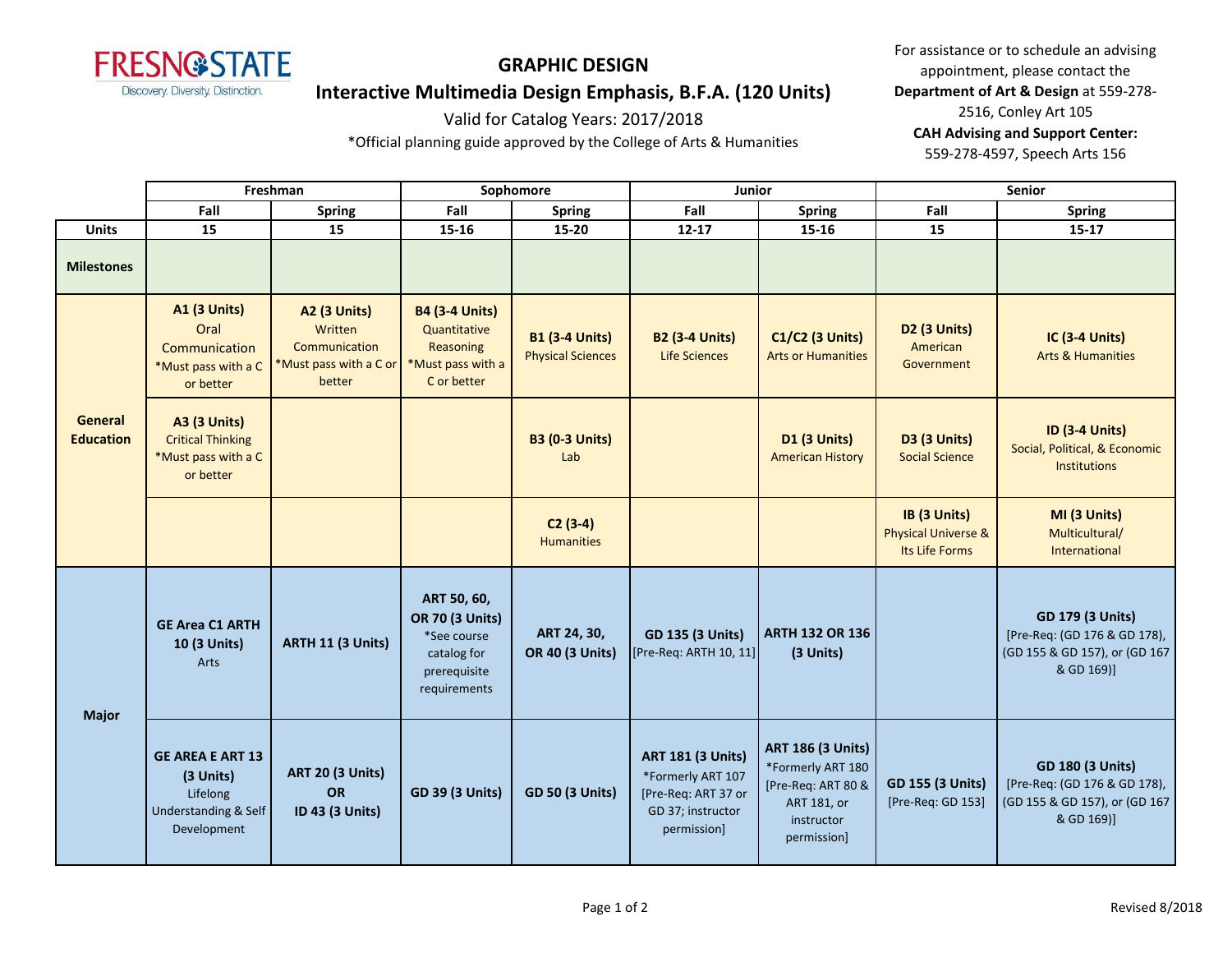

# **GRAPHIC DESIGN Interactive Multimedia Design Emphasis, B.F.A. (120 Units)**

# Valid for Catalog Years: 2017/2018

\*Official planning guide approved by the College of Arts & Humanities

For assistance or to schedule an advising appointment, please contact the **Department of Art & Design** at 559-278- 2516, Conley Art 105 **CAH Advising and Support Center:**  559-278-4597, Speech Arts 156

|                  | Freshman               |                                                          | Sophomore                                                                              |                                                                | Junior                                                                                                        |                                                         | Senior                                       |               |
|------------------|------------------------|----------------------------------------------------------|----------------------------------------------------------------------------------------|----------------------------------------------------------------|---------------------------------------------------------------------------------------------------------------|---------------------------------------------------------|----------------------------------------------|---------------|
|                  | Fall                   | <b>Spring</b>                                            | Fall                                                                                   | <b>Spring</b>                                                  | Fall                                                                                                          | <b>Spring</b>                                           | Fall                                         | <b>Spring</b> |
| <b>Units</b>     | 15                     | 15                                                       | 15-16                                                                                  | 15-20                                                          | $12 - 17$                                                                                                     | 15-16                                                   | 15                                           | $15 - 17$     |
| <b>Major</b>     | <b>GD 35 (3 Units)</b> | <b>ART 116 (3 Units)</b><br>[Pre-Req: ART 13]            | <b>GD 41 (3 Units)</b><br>[Pre-Req: ART 13;<br>GD 37]                                  | <b>GD 60 (3 Units)</b><br>[Pre-Req: ID 43 or<br><b>ART 20]</b> | <b>GD 150 (3 Units)</b><br>[Pre-Req: GD 41, 42,<br>50]                                                        | <b>GD 153 (3 Units)</b><br>[Pre-Req:GD 41, 42,  <br>50] | <b>GD 157 (3 Units)</b><br>[Pre-Req: GD 153] |               |
|                  |                        | <b>GD 37 (3 Units)</b><br>[Pre-Req: ART 13; GD<br>$35$ ] | <b>GD 42 (3 Units)</b><br>[Pre-Req: GD 35;<br>GD 41 (may be<br>taken<br>concurrently)] |                                                                |                                                                                                               |                                                         |                                              |               |
| <b>Electives</b> |                        |                                                          |                                                                                        |                                                                | <b>UDWS (0-4 Units)</b><br>*Upper Division<br>Writing Exam OR "W"<br>Course (must pass<br>with a C or better) |                                                         |                                              |               |

#### **FOOTNOTES:**

**Prerequisites/Corequisites:** Other restrictions may apply. Please see your course catalog for detailed prerequisite/corequisite requirements.

**Grade Requirements:** For continuation in the B.F.A. in Graphic Design, all courses required for the major must receive a letter grade of C or higher.

Major Requirements: A portfolio is required to continue in the B.F.A. in Graphic Design. The portfolio needs to be submitted for review only after the student has completed the art and design core courses and all the lower-division graphic design required courses. The student must pass the portfolio review to continue in the B.F.A. in Graphic Design.

General Education: Units in this area may be used toward a double major or minor (see double major or departmental minor). Consult the appropriate department chair, program coordinator, or faculty adviser for further information.

**Electives (0-3 units):** Students must earn a minimum of 120 units total to graduate. The number of required elective units may vary, depending on the amount of units earned from major and GE courses. **Upper Division Writing Skills requirement (UDWS):** All undergraduate students must demonstrate competency in writing skills by passing the Upper Division Writing Exam (UDWE) or by obtaining a C or better in an approved upper division writing course, identified by the letter "W."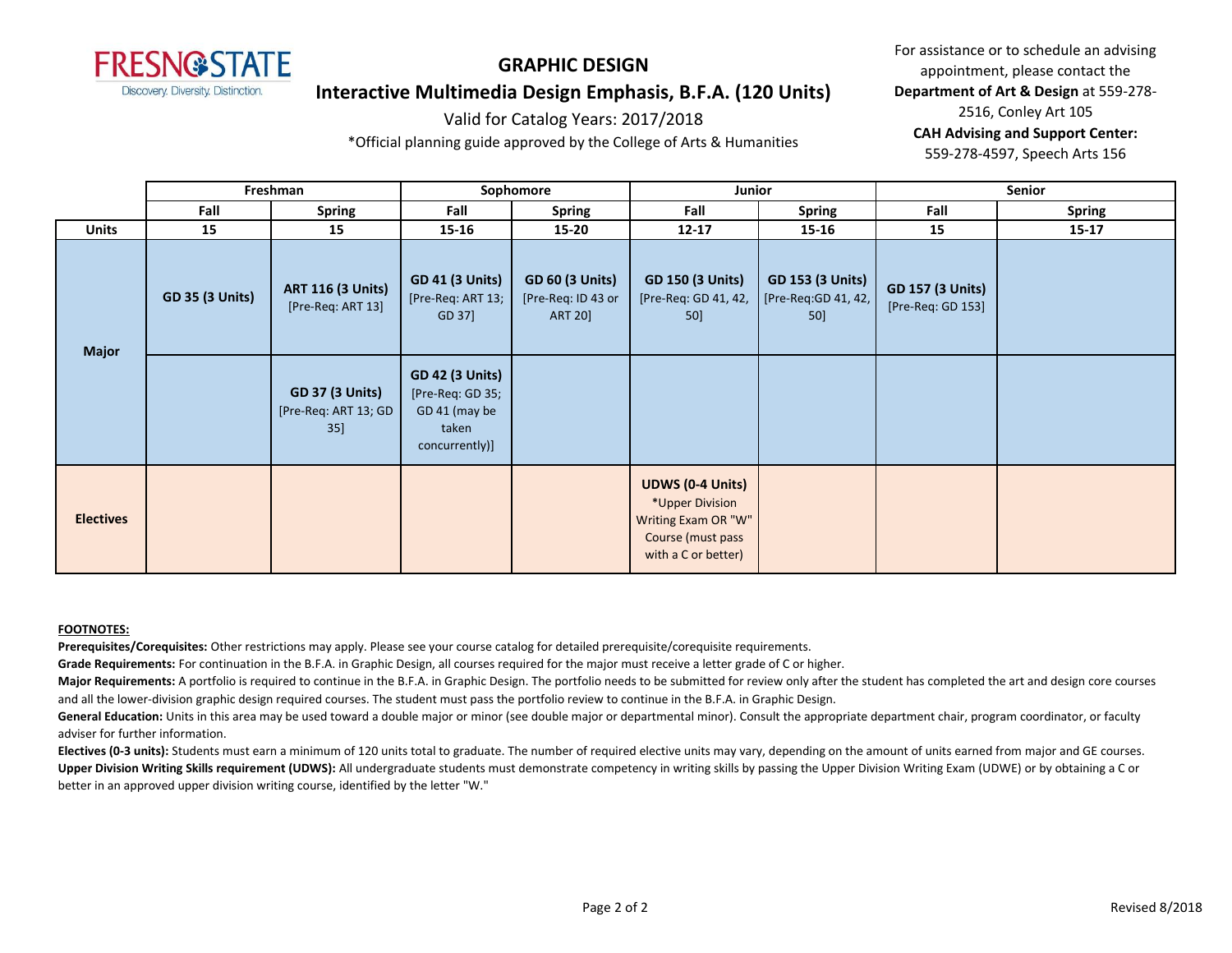

# **GRAPHIC DESIGN**

**Interactive Multimedia Design Emphasis, B.F.A. (120 Units)**

### Valid for Catalog Years: 2012/2013 to 2016/2017

\*Official planning guide approved by the College of Arts & Humanities

For assistance or to schedule an advising appointment, please contact the **Department of Art & Design** at 559-278- 2516, Conley Art 105 **CAH Advising and Support Center:**  559-278-4597, Speech Arts 156

|                             | Freshman                                                                                |                                                                                     | Sophomore                                                                                           |                                                   | Junior                                                                                                |                                                                                                                           | Senior                                                           |                                                                                                        |
|-----------------------------|-----------------------------------------------------------------------------------------|-------------------------------------------------------------------------------------|-----------------------------------------------------------------------------------------------------|---------------------------------------------------|-------------------------------------------------------------------------------------------------------|---------------------------------------------------------------------------------------------------------------------------|------------------------------------------------------------------|--------------------------------------------------------------------------------------------------------|
|                             | Fall                                                                                    | <b>Spring</b>                                                                       | Fall                                                                                                | <b>Spring</b>                                     | Fall                                                                                                  | <b>Spring</b>                                                                                                             | Fall                                                             | <b>Spring</b>                                                                                          |
| <b>Units</b>                | 15                                                                                      | 15                                                                                  | 15-16                                                                                               | $15 - 20$                                         | $12 - 17$                                                                                             | 15-16                                                                                                                     | 15                                                               | $15 - 17$                                                                                              |
| General<br><b>Education</b> | <b>A1 (3 Units)</b><br>Oral<br>Communication<br>*Must pass with a C<br>or better        | <b>A2 (3 Units)</b><br>Written<br>Communication<br>*Must pass with a C or<br>better | <b>B4 (3-4 Units)</b><br>Quantitative<br>Reasoning<br>*Must pass with a<br>C or better              | <b>B1 (3-4 Units)</b><br><b>Physical Sciences</b> | <b>B2 (3-4 Units)</b><br><b>Life Sciences</b>                                                         | <b>C1/C2 (3 Units)</b><br><b>Arts or Humanities</b>                                                                       | D <sub>2</sub> (3 Units)<br>American<br>Government               | <b>IC (3-4 Units)</b><br><b>Arts &amp; Humanities</b>                                                  |
|                             | <b>A3 (3 Units)</b><br><b>Critical Thinking</b><br>*Must pass with a C<br>or better     |                                                                                     |                                                                                                     | <b>B3 (0-3 Units)</b><br>Lab                      |                                                                                                       | <b>D1 (3 Units)</b><br><b>American History</b>                                                                            | <b>D3 (3 Units)</b><br><b>Social Science</b>                     | <b>ID (3-4 Units)</b><br>Social, Political, & Economic<br><b>Institutions</b>                          |
|                             |                                                                                         |                                                                                     |                                                                                                     | $C2(3-4)$<br><b>Humanities</b>                    |                                                                                                       |                                                                                                                           | IB (3 Units)<br><b>Physical Universe &amp;</b><br>Its Life Forms | MI (3 Units)<br>Multicultural/<br>International                                                        |
| <b>Major</b>                | <b>GE Area C1 ARTH</b><br>10 (3 Units)<br>Arts                                          | ARTH 11 (3 Units)                                                                   | ART 50, 60,<br>70, or 80<br>(3 Units)<br>*See course<br>catalog for<br>prerequisite<br>requirements | ART 24, 30,<br><b>OR 40 (3 Units)</b>             | <b>GD 135 (3 Units)</b><br>[Pre-Req: ARTH 10, 11]                                                     | <b>ARTH 132 OR 136</b><br>(3 Units)                                                                                       |                                                                  | <b>GD 179 (3 Units)</b><br>[Pre-Req: (GD 176 & GD 178),<br>(GD 155 & GD 157), or (GD 167<br>& GD 169)] |
|                             | <b>GE AREA E ART 13</b><br>(3 Units)<br>Lifelong<br>Understanding & Self<br>Development | <b>ART 20 (3 Units)</b><br><b>OR</b><br>ID 43 (3 Units)                             | <b>GD 39 (3 Units)</b>                                                                              | <b>GD 50 (3 Units)</b>                            | ART 181 (formerly<br>ART 107)<br>(3 Units)<br>[Pre-Req: ART 37 or<br>GD 37; instructor<br>permission] | <b>ART 180 (formerly</b><br><b>ART 186</b><br>(3 Units)<br>[Pre-Req: ART 80 &<br>ART 181, or<br>instructor<br>permission] | <b>GD 155 (3 Units)</b><br>[Pre-Req: GD 153]                     | <b>GD 180 (3 Units)</b><br>[Pre-Req: (GD 176 & GD 178),<br>(GD 155 & GD 157), or (GD 167<br>& GD 169)] |